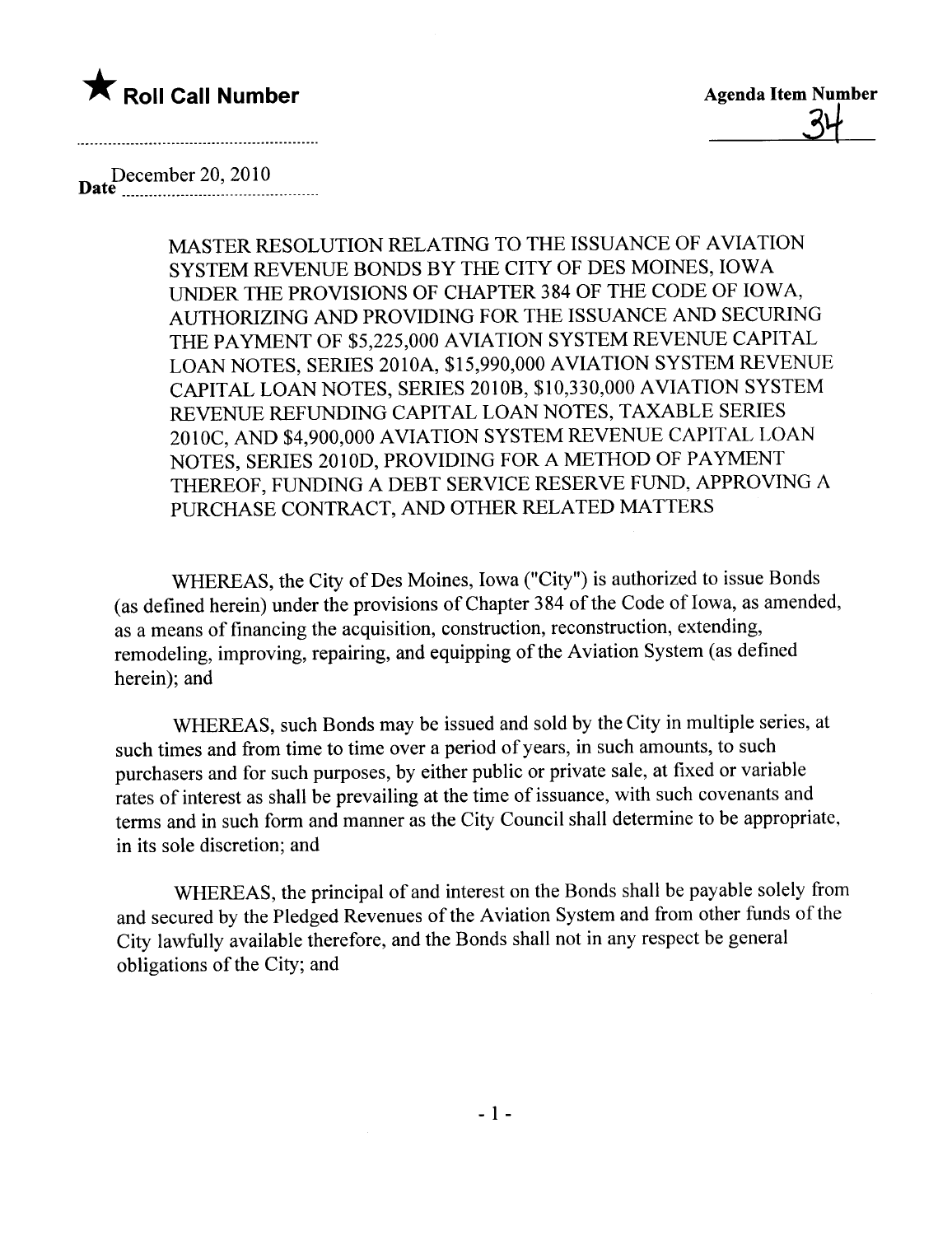# $\bigstar$  Roll Call Number  $\bigstar$   $\bigstar$   $\bigstar$   $\bigstar$   $\bigstar$   $\bigstar$   $\bigstar$   $\bigstar$   $\bigstar$   $\bigstar$   $\bigstar$   $\bigstar$   $\bigstar$   $\bigstar$   $\bigstar$   $\bigstar$   $\bigstar$   $\bigstar$   $\bigstar$   $\bigstar$   $\bigstar$   $\bigstar$   $\bigstar$   $\bigstar$   $\bigstar$   $\bigstar$   $\bigstar$   $\bigstar$   $\bigstar$   $\bigstar$   $\bigstar$   $\bigstar$   $\bigstar$

December 20,2010 Date nn\_ \_ \_\_00 \_ 00\_00\_ \_ \_ \_\_\_0000 \_ \_ \_ \_ \_ \_ 00\_0000 \_ \_00\_

and a complete the contract of the complete the contract of the contract of the contract of the contract of th

WHEREAS, the City, pursuant to that certain authorizing Bond Resolution dated April 20, 1998 (the "Prior Bond Resolution"), has previously issued its \$6,335,000 Series 1998A Aviation System Revenue Bonds, its \$23,870,000 Series 1998B Aviation System Revenue Bonds, and its \$12,465,000 Series 1998C (Taxable) Bonds (collectively, the "Series 1998 Bonds", a portion of which will remain outstanding subsequent to the issuance of the City's Series 2010 Notes (as hereinafter defined); and

WHEREAS, pursuant to Section 9.03 of the Prior Resolution, this Resolution shall constitute an amendment to the Prior Resolution requiring the consent of the Owners of not less than a majority in aggregate unpaid principal amount of the Revenue Bonds (as defined in the Prior Resolution) then Outstanding (as defined in the Prior Resolution); and

WHEREAS, by the purchase and acceptance of the Series 2010 Notes, the owners of the Series 2010 Notes constitute more than a majority of Revenue Bonds Outstanding and shall be deemed to have consented to and agree to be bound by the terms of this Resolution, amending the Prior Resolution; and

WHEREAS, pursuant to Section 2.21 of the Prior Resolution, the Insurer (as defined in the Prior Resolution) has agreed to amend the Prior Resolution by this Resolution and has provided its written consent to same;

WHEREAS, the City has heretofore established charges, rates and rentals for services which are and will continue to be collected as system revenues of the Aviation System, sometimes hereinafter referred to as the "System", and said revenues have not been pledged and are available for the payment of the Series 1998 Bonds, the Series 2010A Notes, the Series 2010B Notes, the Series 2010C Notes, and the Series 2010D Notes and any additional Senior Bonds and any Subordinate Bonds authorized herein (each as defined herein).

NOW, THEREFORE, BE IT RESOLVED BY THE CITY COUNCIL OF THE CITY OF DES MOINES, IOWA, AS FOLLOWS: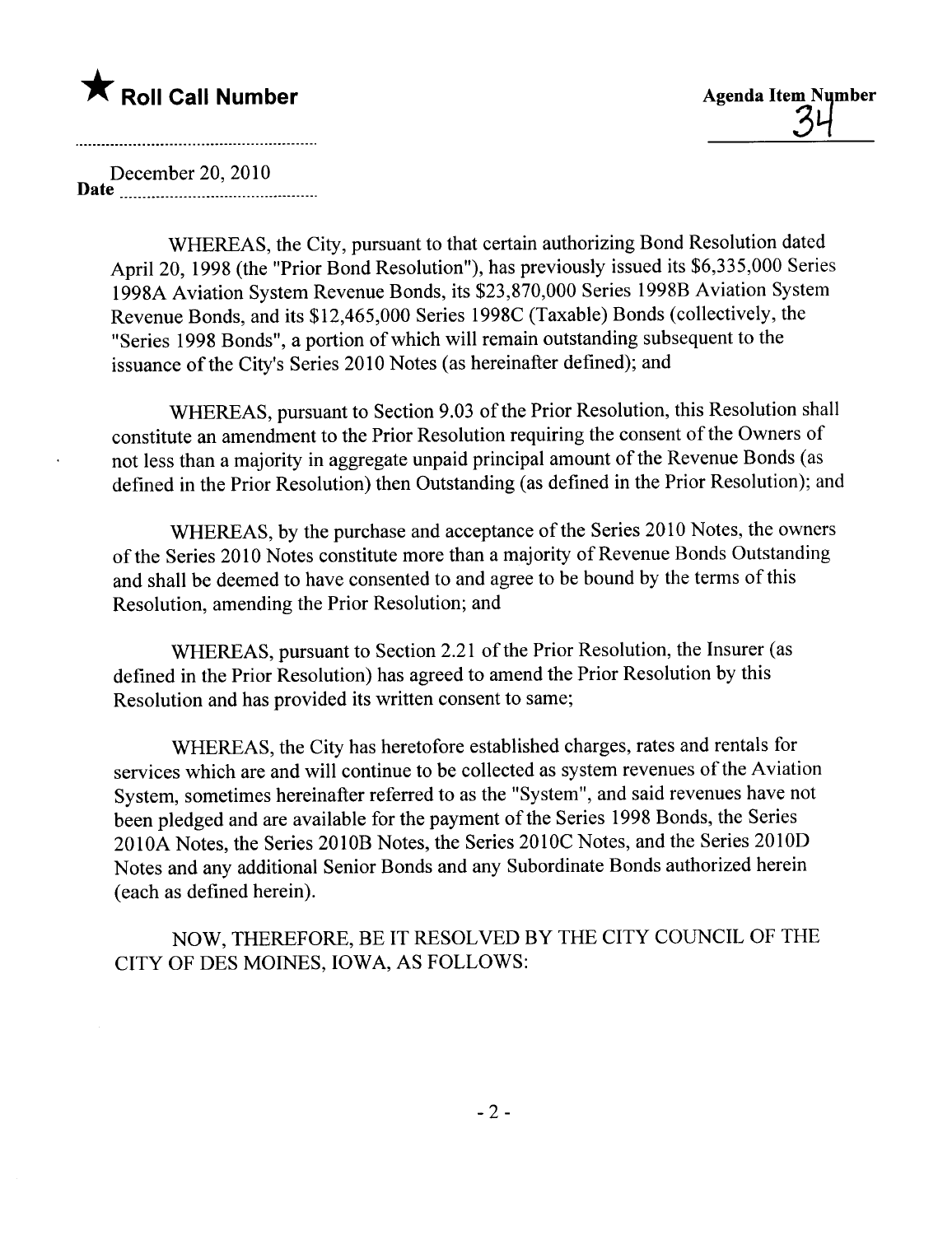December 20,2010 Date \_\_ \_ nn\_n\_\_.nnn\_ \_ 00 \_ 00\_0000000000000000\_

and the contract of the contract of the contract of the contract of the contract of the contract of the contract of

### ARTICLE I

### **DEFINITIONS**

Section 1.1. Definitions. The following terms shall have the following meanings in this Resolution unless the text expressly or by necessary implication requires otherwise:

"Accreted Value" means, with respect to each Capital Appreciation Bond, (i) the initial principal amount of such Capital Appreciation Bond plus, on the date of calculation, the interest accrued thereon to such date compounded at the interest rate thereof on each compounding date contained in such Capital Appreciation Bond, and (ii) with respect to any calculation on a date other than a compounding date, the amount determined pursuant to clause (i) above as of the immediately preceding compounding date plus interest on such amount from such compounding date to the date of calculation at a rate equal to the interest rate on such Capital Appreciation Bond.

"Airport Consultant" shall mean an independent airport consultant or airport consulting firm, as from time to time may be appointed and compensated by the City.

"Airport Facilities" or "Airport Facility" shall mean a facility or group of facilties or category of facilities which constitute or are part of the Aviation System.

"Authorized Denominations" shall mean \$5,000 or any integral multiple thereof, except that any Capital Appreciation Bond shall be issued in the denomination of \$5,000 maturity amount or integral multiples thereof and any Bonds bearing interest at a Variable Rate may be issued in the denomination of \$100,000 each or integral multiples of \$5,000 in excess thereof.

"Aviation Director" shall mean the Aviation Director appointed by the City Manager.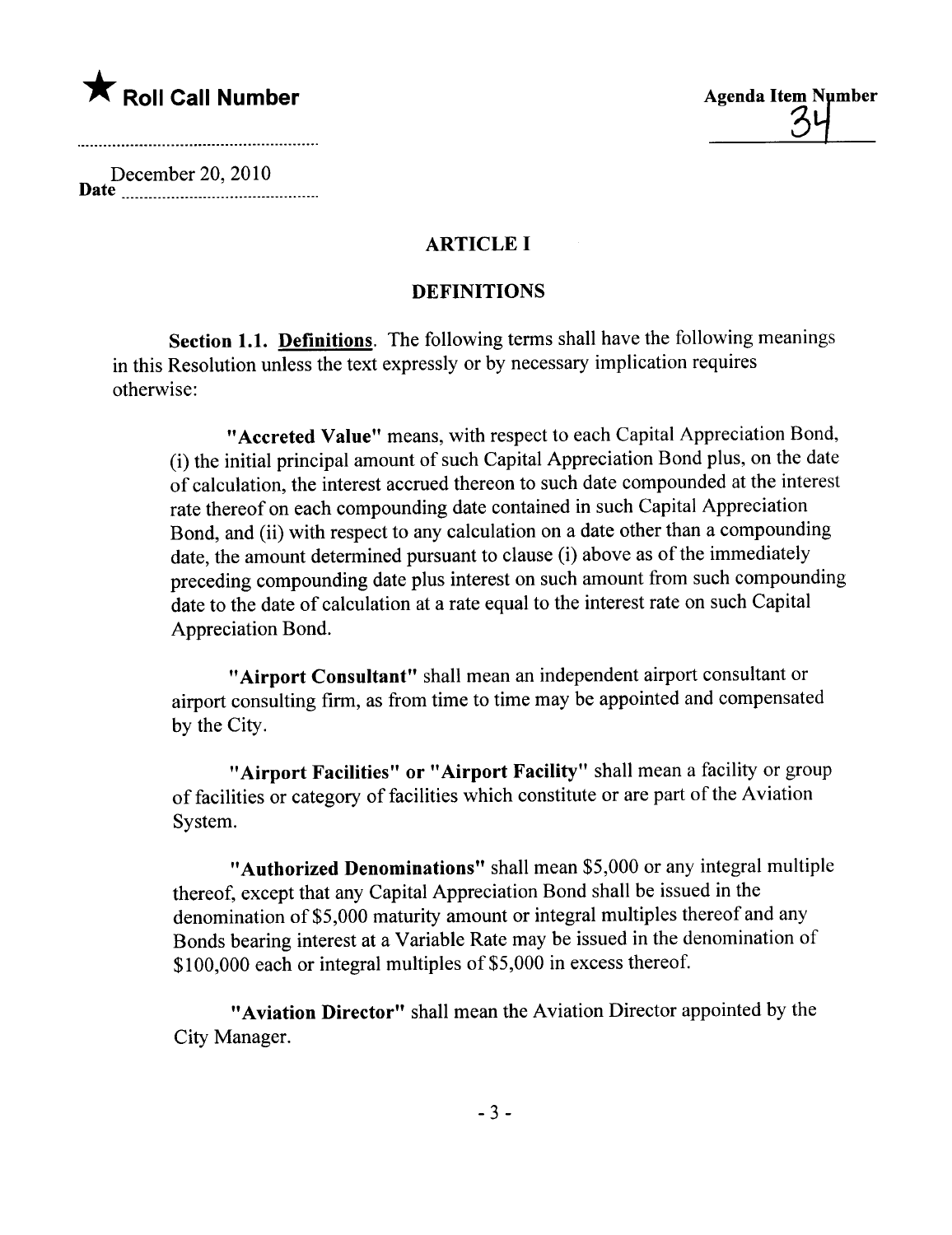<u>3</u>

D December 20, 2010 ate \_ \_\_\_ \_... \_ \_nnnnnnn\_n\_\_ \_ \_ \_ \_ 0000\_ \_ \_00\_\_

"Aviation System" or "System" shall mean all airport, heliport and aviation facilties, or any interest therein, now or from time to time hereafter owned, operated or controlled in whole or in part by the City and declared by the City to be part of the Aviation System, together with all properties, facilties and services thereof, and all additions, extensions, replacements and improvements thereto, and all services provided or to be provided by the City in connection therewith. The Aviation System currently includes the present airport of the City, known as "Des Moines International Airport." The Aviation System shall also include all improvements and extensions made by Issuer while any of the Bonds remain Outstanding; all real and personal property; and all appurtenances, contracts, leases, franchises and other intangibles.

"Aviation System Revenue Fund" means the fund by that name established in Section 6.2 and further described in Section 6.3 of this Resolution for the deposit of all Revenues.

"Balloon Bonds" means any series of Bonds 25% or more of the Principal of which (i) is due in any 12-month period or (ii) may, at the option of the Bondholders, be required to be redeemed, prepaid, purchased directly or indirectly by the City, or otherwise paid in any 12-month period; provided that, in calculating the Principal of such Bonds due or required to be redeemed, prepaid, purchased, or otherwise paid in any 12-month period, such Principal shall be reduced to the extent that all or any portion of such amount is required to be redeemed or amortized prior to such 12-month period.

"Balloon Date" means any Principal Maturity Date or Put Date on which more than 25% of the Principal of related Balloon Bonds mature or are subject to mandatory redemption or could, at the option of the Bondholders, be required to be redeemed, prepaid, purchased directly or indirectly by the City, or otherwise paid.

"Beneficial Owner" shall mean the person in whose name such Bond is recorded as the beneficial owner of a Bond by a Participant on the records of such Participant or such person's subrogee.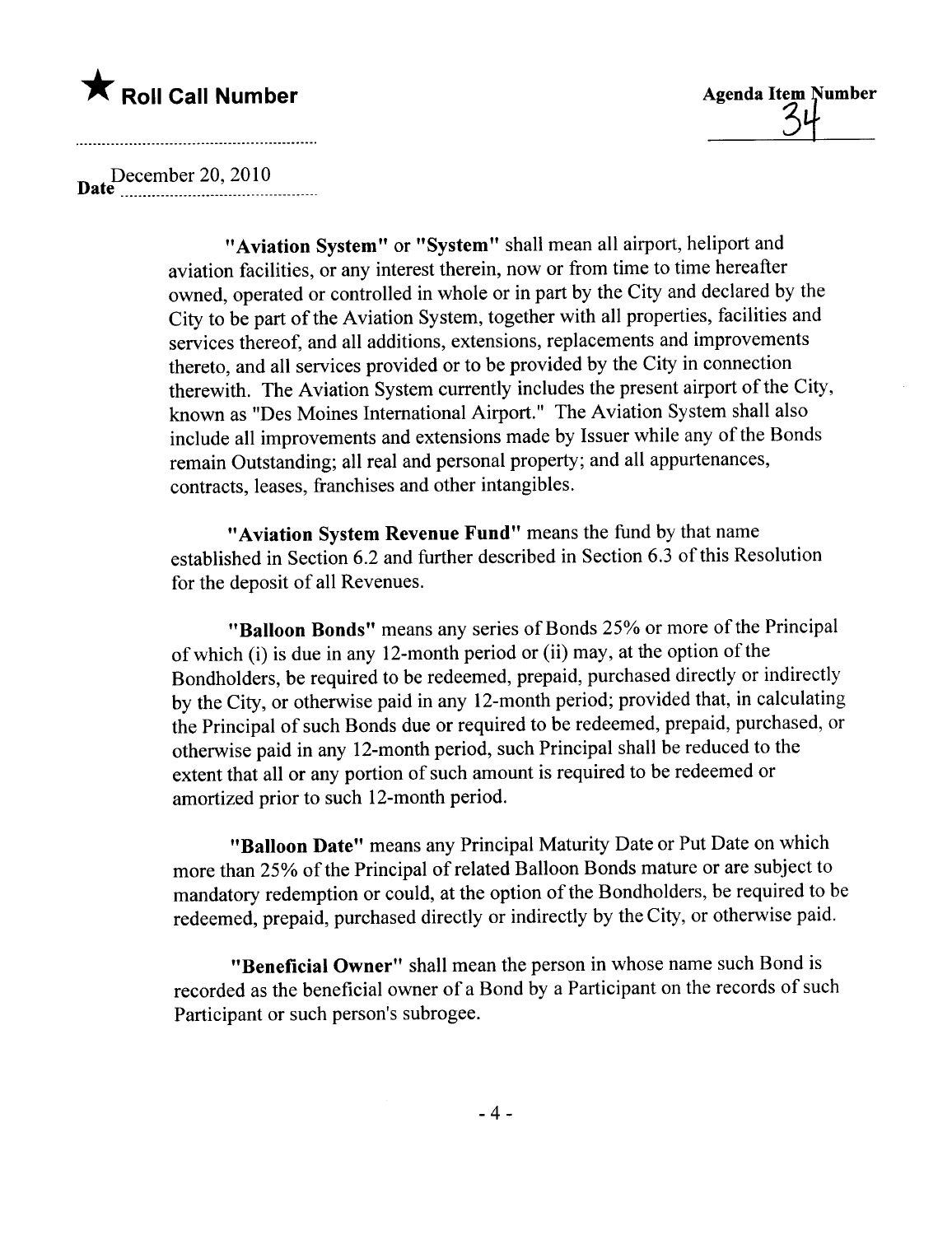December 20,2010 Date \_\_\_n \_ \_ \_0000\_ \_ \_0000 \_\_\_00\_ \_\_\_00000000\_ \_ \_ \_00..

> "Board" means the Airport Board of the City of Des Moines, Iowa, established by ordinance for administration of the Aviation System.

"Bond Principal and Interest Fund" means the fund by that name established in Section 6.2 and further described in Section 6.5 of this Resolution.

"Bond Register" means the books maintained by the Registrar for the registration, transfer and exchange of Bonds.

"Bondholder" means the registered owner of one or more Bonds.

"Bonds" means any revenue bonds, notes or other obligations authorized by and authenticated and delivered pursuant to this Resolution and any Series Resolution, including the Series 2010A Notes, the Series 2010B Notes, the Series 2010C Notes, the Series 2010D Notes, any other Senior Bonds, and any Subordinate Bonds.

"Capital Appreciation Bonds" means Bonds which bear interest which is calculated based on periodic compounding, payable only at maturity or earlier redemption.

"Capitalized Interest" shall mean the amount of interest on Bonds, if any, funded from the proceeds of the Bonds or other monies that are deposited in the Bond Principal and Interest Fund, as may be described in a Supplemental Resolution upon issuance of Bonds and to be used to pay interest on the Bonds.

"City Council" means the City Council of the City of Des Moines, Iowa.

"City Manager" shall mean the City Manager appointed by the City CounciL.

"Clerk" shall mean the City Clerk or such other officer of the successor Governing Body as shall be charged with substantially the same duties and responsibilities.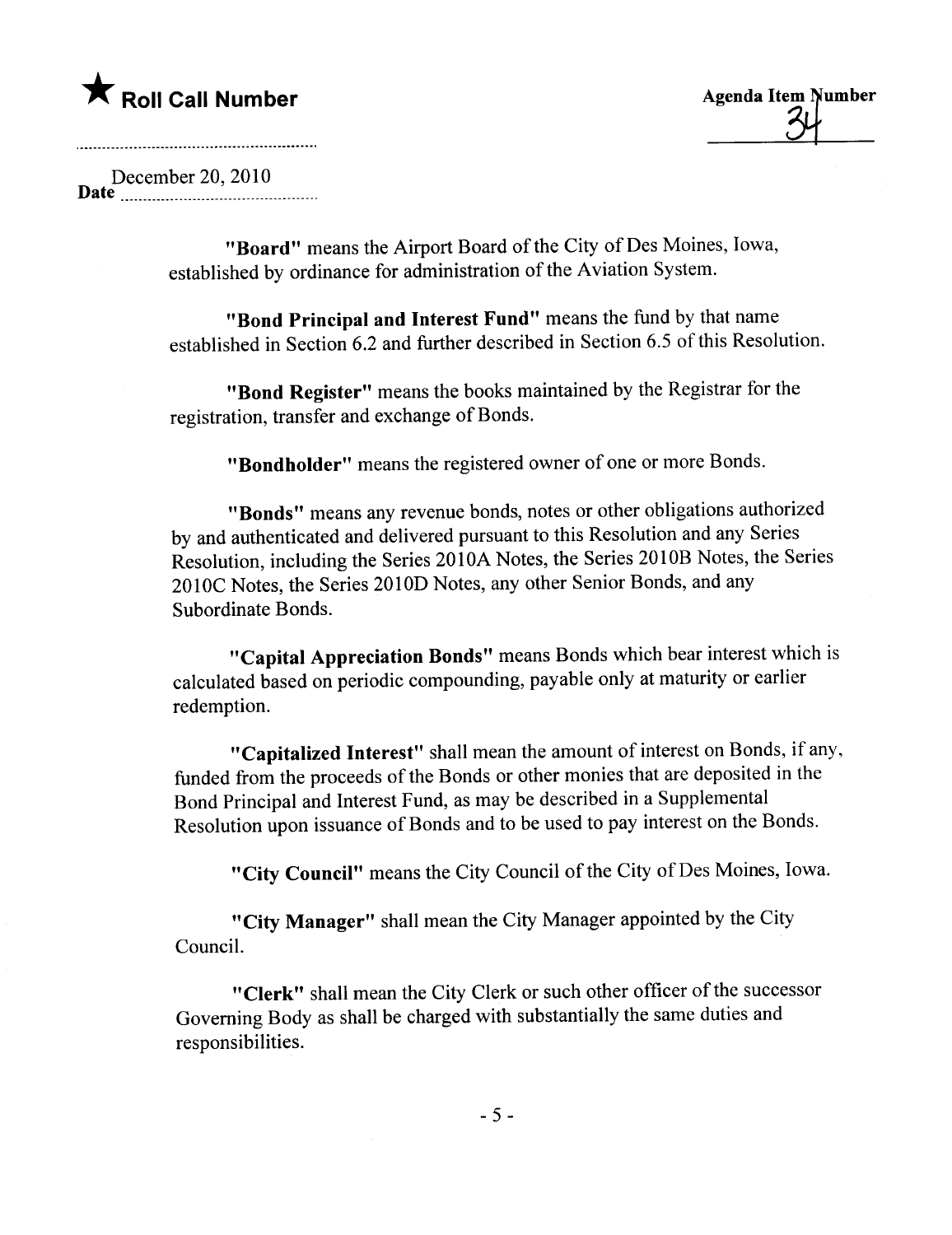December 20, 2010 Date n\_\_nnn\_ \_ 00\_ \_00\_ \_ \_. \_ \_ \_ \_ \_ \_ \_ \_ \_. \_ \_ 00 \_ \_ 00 \_ \_ \_\_

> "Code" means the Internal Revenue Code of 1986, as amended, and the applicable regulations of the Treasury Department proposed or promulgated thereunder.

"Commercial Paper" shall mean notes of the City with a maturity of not more than 270 days from the date of issuance and which are issued and reissued from time to time pursuant to a Commercial Paper Program adopted by the City.

"Commercial Paper Program" shall mean a program authorized by the City pursuant to which Commercial Paper shall be issued and reissued from time to time, up to the authorized amount of such Program.

"Commitment," when used with respect to Balloon Bonds, means a binding written commitment from a financial institution, surety or insurance company to refinance such Bonds on or prior to any Balloon Date thereof, including without limitation any Credit Facility for such Bonds.

"Continuing Disclosure Certificates" shall mean those certain Continuing Disclosure Certificates executed by the City and dated the date of issuance and delivery of the Series 2010A Notes, Series 2010B Notes, Series 2010C Notes, and Series 2010D Notes, as originally executed and as they may be amended from time to time in accordance with the terms thereof.

"Costs of Issuance" means issuance costs with respect to any series of Bonds, including but not limited to the following: underwriters' spread (whether realized directly or derived through purchase of such Bonds at a discount below the price at which they are expected to be sold to the public); Credit Facility fees and Reserve Account Credit Facilty fees; Trustee's fees; counsel fees (including bond counsel, underwriter's counsel, and any other specialized counsel fees incurred in connection with the borrowing); fees of any Financial Advisor to the City incurred in connection with the issuance of the Bonds; Rating Agency fees; escrow agent and paying agent fees; accountant fees and other expenses related to issuance of the Bonds; printing costs (for the Bonds and of the preliminary and final official statement relating to the Bonds); and other fees and expenses of the City incurred in connection with the issuance of the Bonds.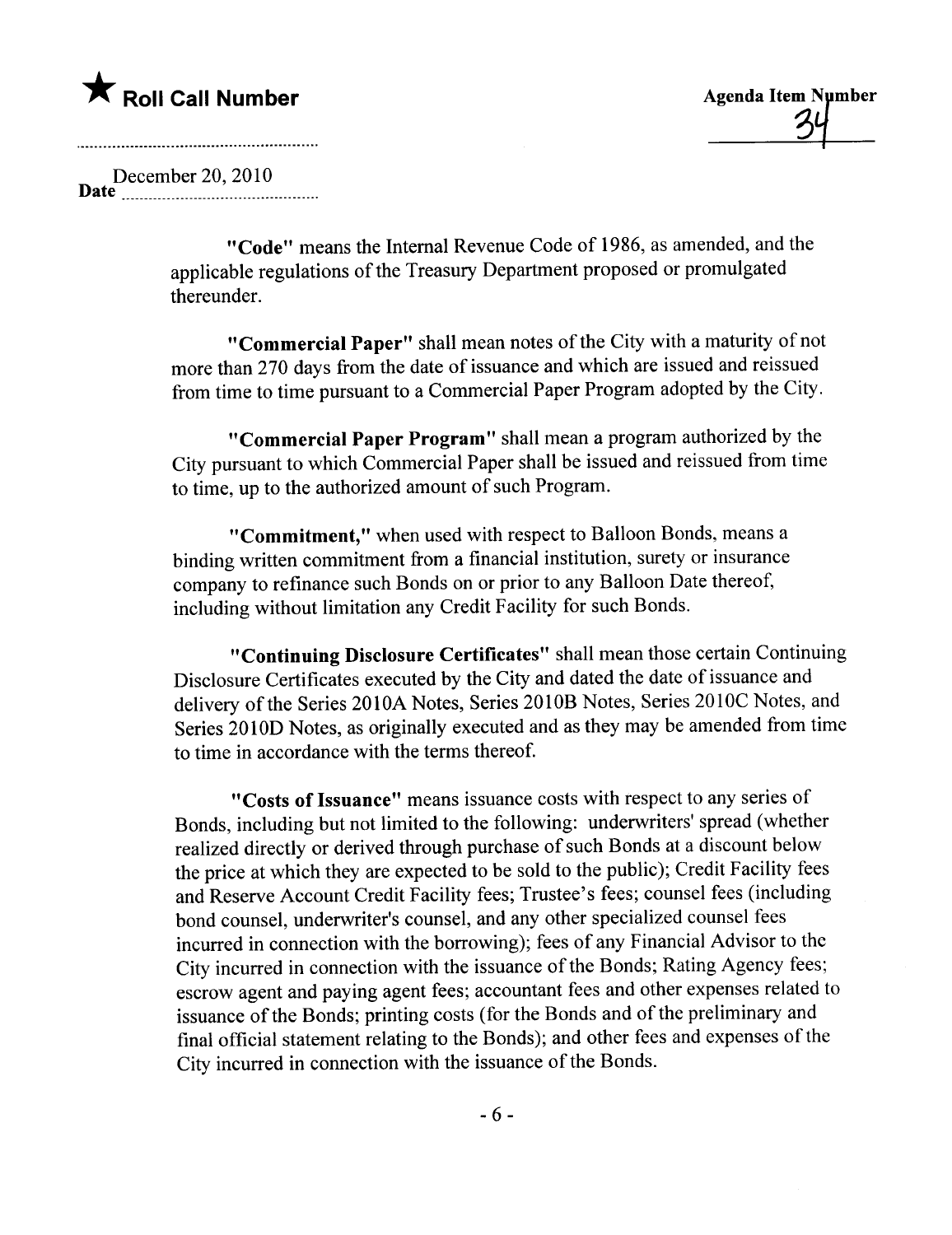$34~$ 

Datl\_~~\_~~~~~?~~\_ .~~ \_~ \_~\_\_\_m \_m\_

"Credit Facility" means any letter of credit, insurance policy, guaranty, surety bond, standby bond purchase agreement, line of credit, revolving credit agreement, or similar obligation, arrangement, or instrument issued by a bank, insurance company, or other financial institution which is used by the City to perform one or more of the following tasks: (i) enhancing the City's credit by assuring owners of any of the Bonds that Principal of and interest on such Bonds will be paid promptly when due; (ii) providing liquidity for the owners of Bonds through undertaking to cause Bonds to be bought from the owners thereof when submitted pursuant to an arrangement prescribed by the Series Resolution relating to such Bonds; or (iii) remarketing any Bonds so submitted to the City or Credit Facilty Provider for purchase (whether or not the same Credit Facility Provider is remarketing the Bonds). The term Credit Facility shall not include a Reserve Account Credit Facilty.

"Credit Facilty Agreement" means an agreement between the City and a Credit Facilty Provider pursuant to which the Credit Facility Provider issues a Credit Facility and may include the promissory note or other instrument evidencing the City's obligations to a Credit Facilty Provider pursuant to a Credit Facility Agreement. The term Credit Facilty Agreement shall not include a Reserve Account Credit Facility Agreement.

"Credit Facility Provider" means any issuer of a Credit Facility then in effect for all or part of the Bonds. The term Credit Facility Provider shall not include any Reserve Account Credit Facilty Provider. Whenever in the Resolution the consent of the Credit Facility Provider is required, such consent shall only be required from the Credit Facility Provider whose Credit Facilty is issued with respect to the series of Bonds for which the consent is required.

"Current Interest Bonds" means those Bonds which are not Capital Appreciation Bonds.

"Current Operation and Maintenance Expense Account" means the account by that name within the Operation and Maintenance Fund established in Section 6.4 of this Resolution.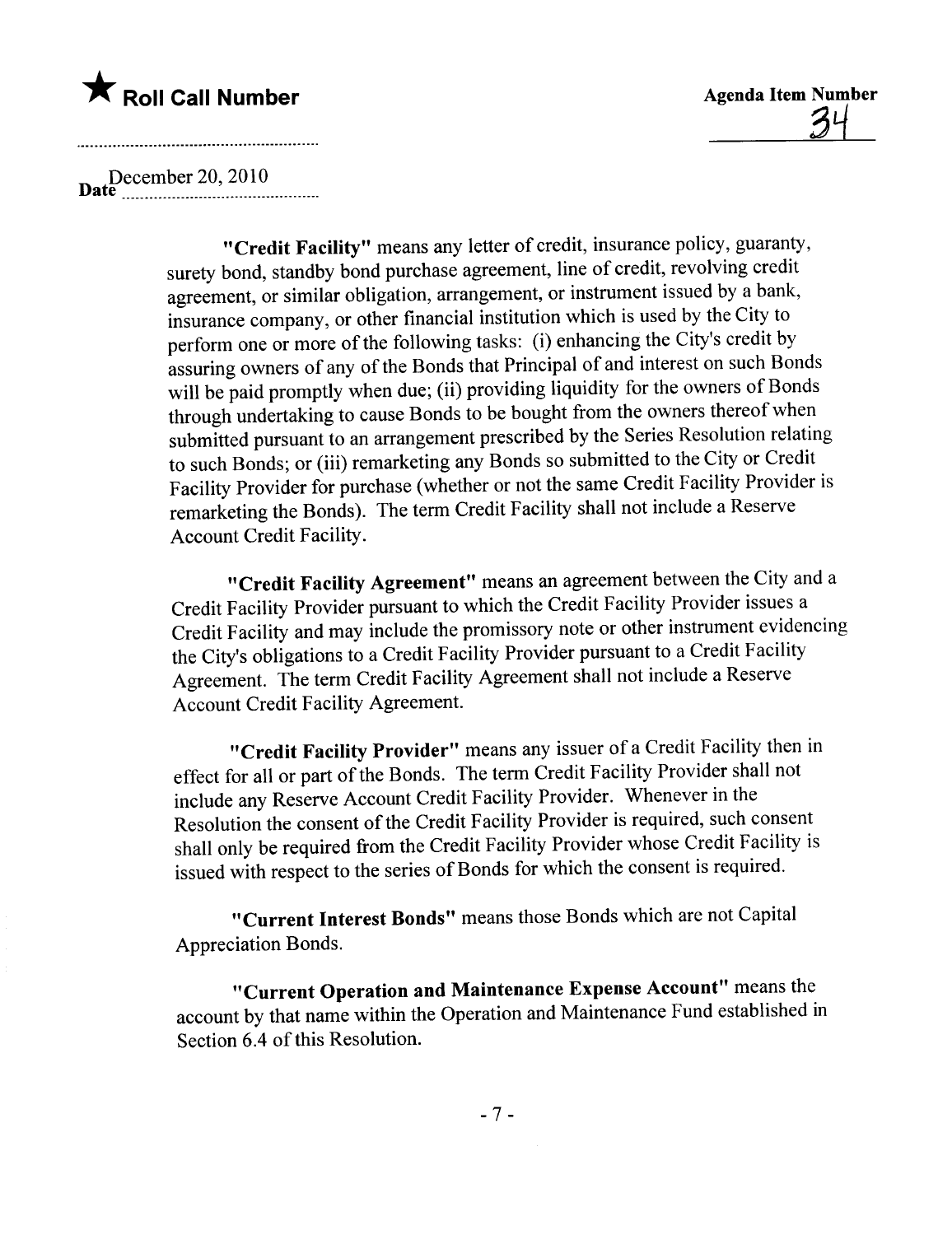x Roll Call Number<br>34<br>34

DatP~~~~~\_~\_~?~\_'\_?~\_ ~\_~nm m\_\_\_

"Customer Facilty Charge" means the charges imposed by car rental companies upon car rental customers arriving at the Des Moines International Airport and renting a vehicle from a car rental company serving the Aviation System, which charges shall be collected by the car rental companies for the benefit of the Aviation System, together with Investment Earnings thereon.

"Debt Service Requirement" shall mean the total Principal and interest coming due on Senior Bonds, or all Bonds, as applicable, whether at maturity or upon mandatory sinking fund redemption in any specified period. In addition:

(a) For any series of Bonds bearing interest at a Variable Rate or a rate to be negotiated or revised from time to time such that the actual future rate of interest thereon cannot be ascertained at the time of calculation, it shall be assumed that such Bonds will bear interest as if the Variable Rate in effect at all times during such future period was equal to the average of the SIFMA Municipal SWAP Index (formerly the BMA Municipal Bond Index) for the prior five (5) calendar years, or any successor index as certified by a Financial Advisor.

(b) If any Capital Appreciation Bonds are Outstanding or proposed to be issued, the total Principal and interest coming due in any specified period shall be determined, with respect to such Capital Appreciation Bonds, by the Series Resolution of the City authorizing such Capital Appreciation Bonds.

(c) With respect to any Bonds secured by a Credit Facility, Debt Service Requirement shall include (i) any upfront or periodic commission or commitment fee obligations with respect to such Credit Facilty, (ii) the outstanding amount of any Reimbursement Obligation owed to the applicable Credit Facility Provider and interest thereon, and (iii) any remarketing agent fees.

(d) With respect to any Hedged Bonds, the interest on such Hedged Bonds during any Hedge Period and for so long as the provider of the related Hedge Agreement has not defaulted on its payment obligations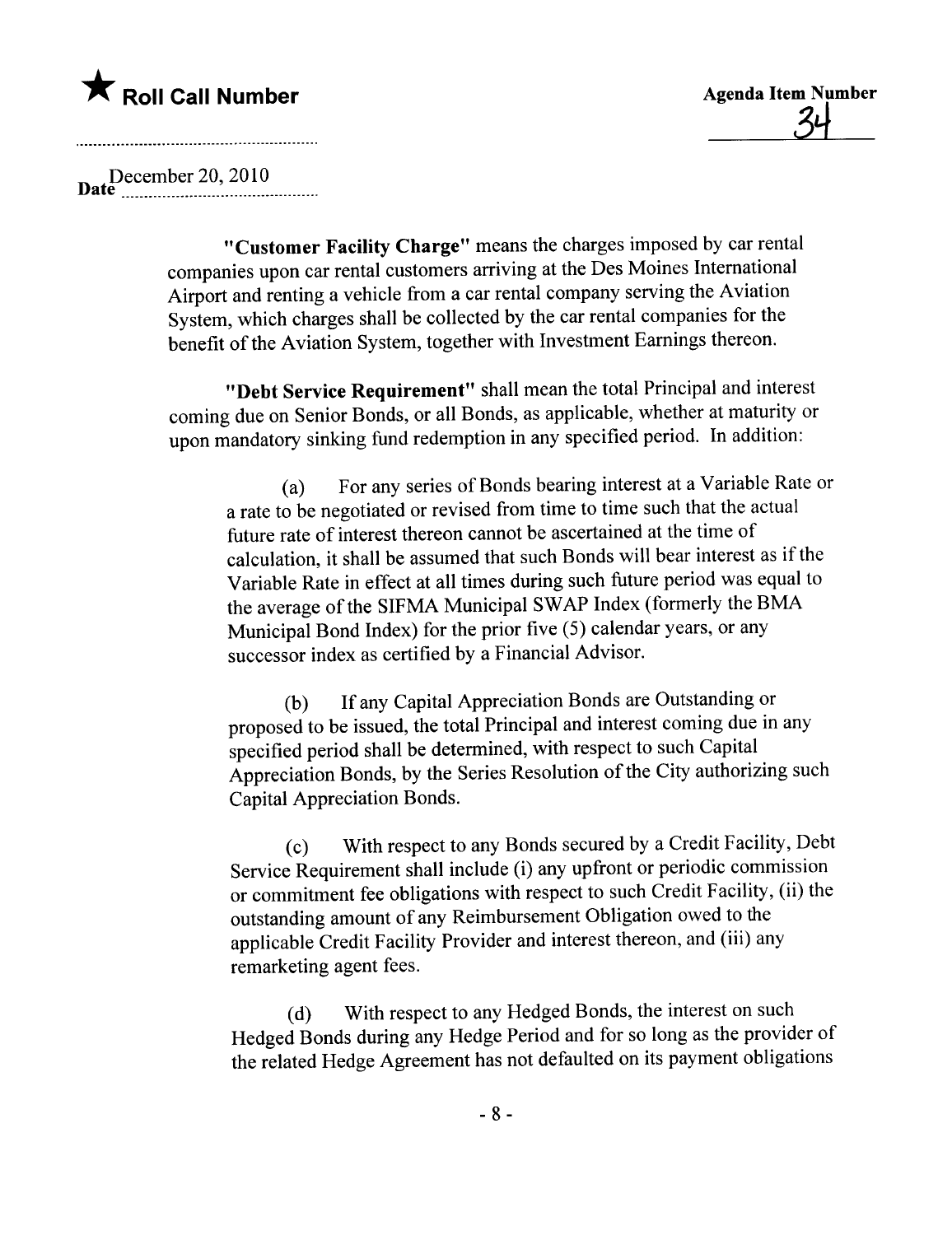### December 20, 2010 Date 00 \_ \_\_\_ \_ 00\_ un \_ 00 \_0000\_ 00 \_\_ \_ \_ \_ \_00\_ \_ - - - - 00---

thereunder shall be calculated by adding (x) the amount of interest payable by the City on such Hedged Bonds pursuant to their terms and (y) the amount of Hedge Payments payable by the City under the related Hedge Agreement and subtracting (z) the amount of Hedge Receipts payable by the provider of the related Hedge Agreement at the rate specified in the related Hedge Agreement; provided, however, that to the extent that the provider of any Hedge Agreement is in default thereunder, the amount of interest payable by the City on the related Hedged Bonds shall be the interest calculated as if such Hedge Agreement had not been executed. In determining the amount of Hedge Payments or Hedge Receipts payable or receivable for any future period which are not fixed throughout the Hedge Period (i.e., which are variable), such Hedge Payments or Hedge Receipts for any period of calculation (the "Determination Period") shall be computed by assuming that the variables comprising the calculation (e.g., indices) applicable to the Determination Period are equal to the average of the actual variables which were in effect (weighted according to the length of the period during which each such variable was in effect) for the prior five (5) calendar years immediately preceding the date of calculation for which such information is available (or shorter period if such information is not available for a five year period).

(e) F or the purpose of calculating the Debt Service Requirement on Balloon Bonds (1) which are subject to a Commitment or (2) which do not have a Balloon Date within 12 months from the date of calculation, such Bonds shall be assumed to be amortized in substantially equal annual amounts to be paid for Principal and interest over an assumed amortization period of 20 years from the date of issuance thereof at an assumed interest rate (which shall be the interest rate certified by a Financial Advisor to be the interest rate at which the City could reasonably expect to borrow the same amount by issuing Bonds with the same priority of lien as such Balloon Bonds and with a 20-year term); provided, however, that if the maturity of such Bonds (taking into account the term of any Commitment) is in excess of 20 years from the date of issuance, then such Bonds shall be assumed to be amortized in substantially equal annual amounts to be paid ,for Principal and interest over an assumed amortization period of years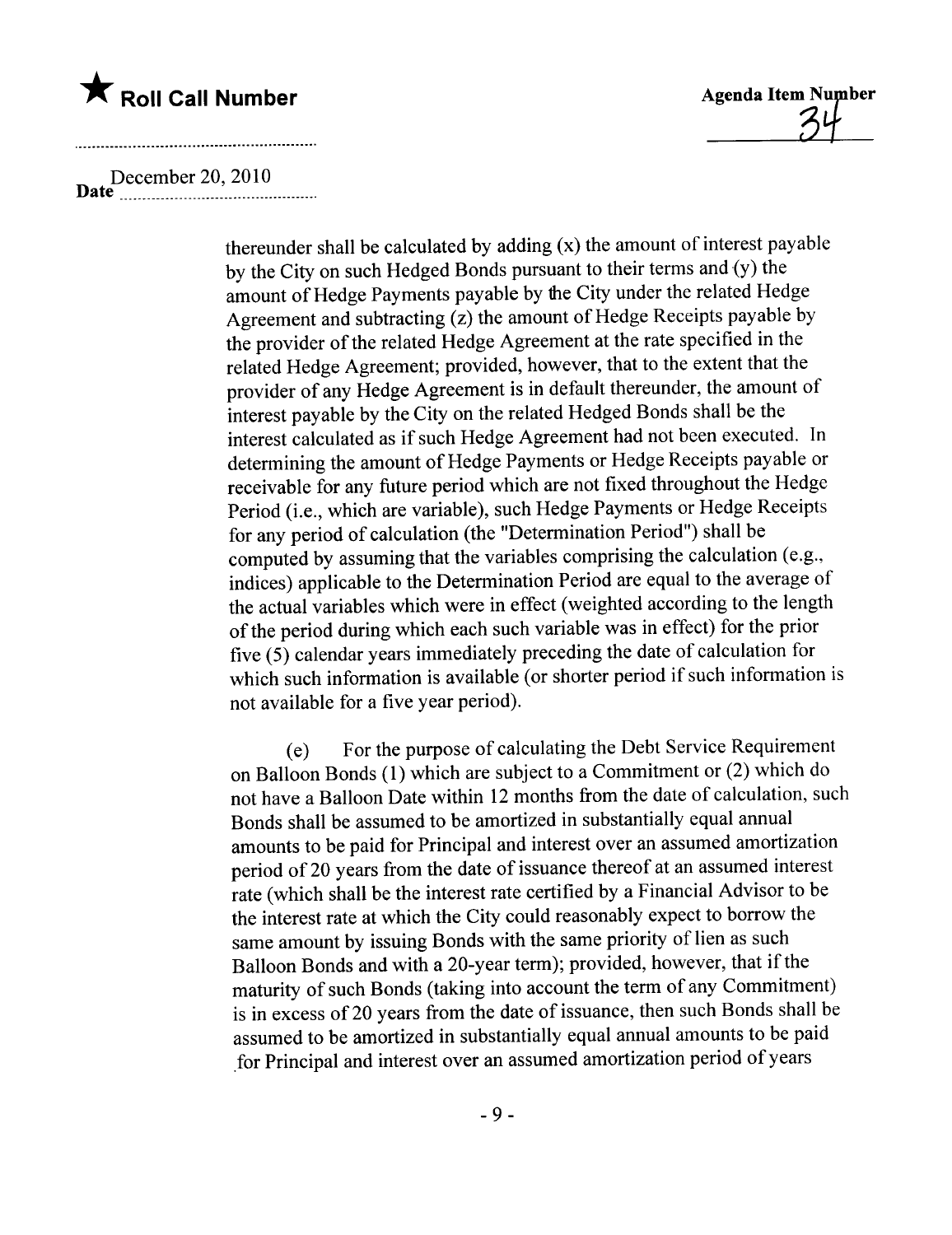$\text{Date}$ Pecember 20, 2010

equal to the number of years from the date of issuance of such Bonds to maturity (including the Commitment) and at the interest rate applicable to such Bonds. For the purpose of calculating the Debt Service Requirement on Balloon Bonds (1) which are not subject to a Commitment and (2) which have a Balloon Date within 12 months from the date of calculation, the Principal payable on such Bonds on the Balloon Date shall be calculated as if paid on the Balloon Date.

(f) The Principal of and interest on Bonds and Hedge Payments shall be excluded from the determination of Debt Service Requirement to the extent that (1) the same were or are expected to be paid with amounts on deposit on the date of calculation (or Bond proceeds to be deposited on the date of issuance of proposed Bonds) in the Project Fund, the Debt Service Reserve Fund or a similar fund for Subordinate Bonds or (2) cash or noncallable Government Obligations are on deposit in an irrevocable escrow or trust account in accordance with Section 9.1 hereof (or a similar escrow or trust account for Subordinate Bonds) and such amounts (including, where appropriate, the earnings or other increment to accrue thereon) are required to be applied to pay Principal or interest and are sufficient to pay such Principal or interest.

"Debt Service Reserve Fund" means the fund by that name established in Section 6.2 and further described in Section 6.6 of this Resolution.

"Debt Service Reserve Requirement" means the amount determined to be a reasonable reserve for the payment of Principal of and interest on Senior Bonds, which amount shall be the least of (a) 10% of the stated Principal amount of the Senior Bonds, (b) the maximum annual Principal and interest requirements on the Senior Bonds (determined as of the issue date of each series of Senior Bonds), or (c) 125% of the average annual Principal and interest requirements on the Senior Bonds (determined as of the issue date of each series of Senior Bonds). If the aggregate initial offering price of a series of Bonds to the public is less than 98% or more than 102% of par, such offering price shall be used in lieu of the stated Principal amount. Notwithstanding the foregoing, the Debt Service Reserve Requirement, if any, in connection with any Subordinate Bonds shall be as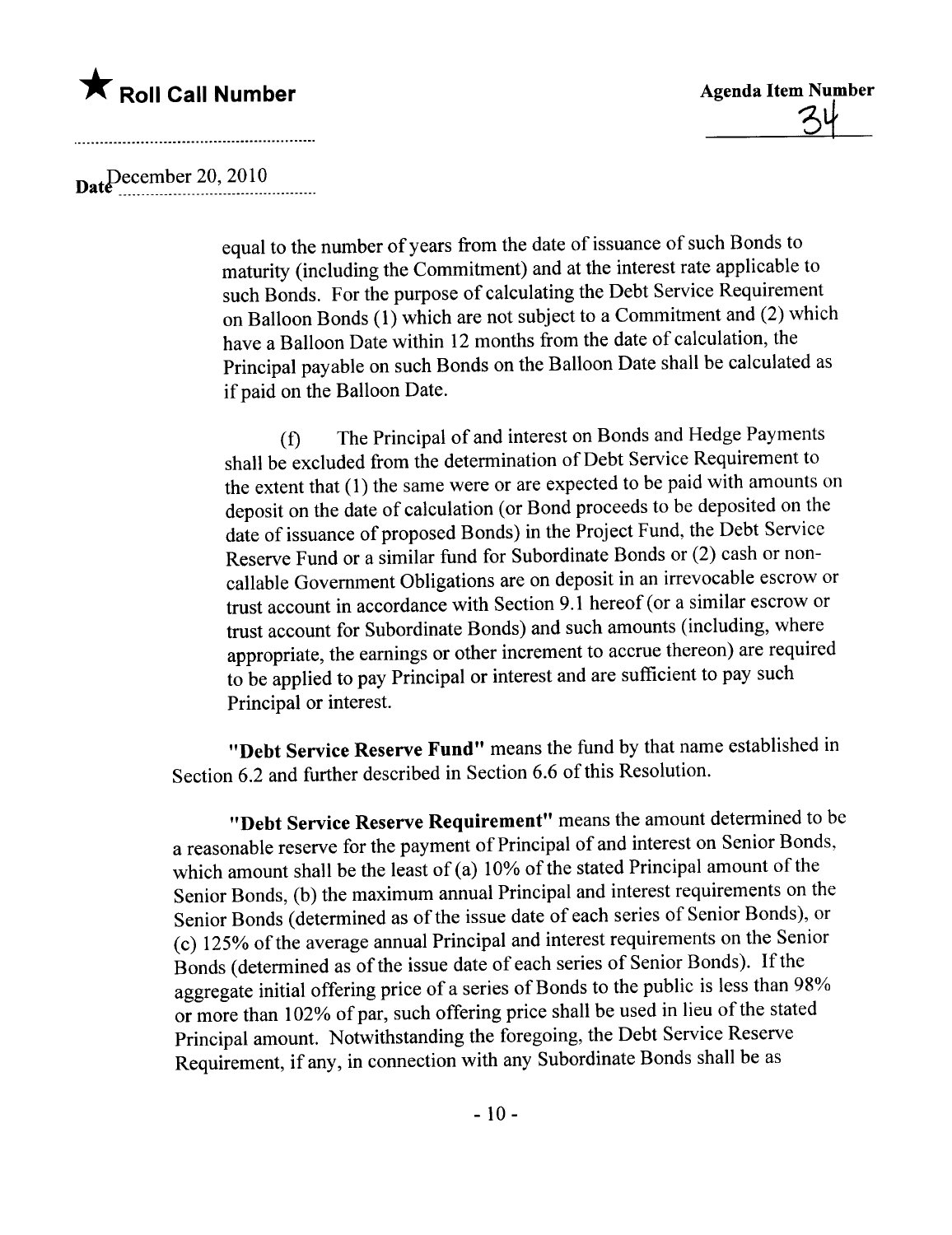December 20, 2010 Date . \_nn \_00\_0000\_ 000000.00\_ 00\_\_\_\_ \_ 0000000000\_\_

> provided in the Series Resolution authorizing the issuance of such Subordinate Bonds.

"Depository Bonds" shall mean the Bonds as issued in the form of one global certificate for each maturity, registered in the Bond Register maintained by the Registrar in the name of DTC or its nominee.

"DTC" shall mean The Depository Trust Company, New York, New York, a limited purpose trust company, or any successor book-entry securities depository appointed for the Bonds.

"Financial Advisor" means a financial advisory firm appointed by the City Council for the purpose of assisting the City with the structuring and offering of Bonds, Subordinate Bonds or other obligations.

"Fiscal Year" shall mean the twelve-month period beginning on July l of each year and ending on the last day of June of the following year, or any other consecutive twelve-month period adopted by the Governing Body or by law as the official accounting period of the Aviation System. Requirements of a Fiscal Year as expressed in this Resolution shall exclude any payment of Principal or interest falling due on the first day of the Fiscal Year and include any payment of Principal or interest falling due on the first day of the succeeding Fiscal Year.

"General Obligation Bond Fund" shall mean the General Obligation Bond Fund established by Section 6.2 and further described in Section 6.9 of this Resolution.

"Governing Body" shall mean, as applicable, the Board of the Des Moines International Airport or its successor in function with respect to the powers of operation and control of the Aviation System delegated to the Board by City ordinance; or the Des Moines City Council or its successor in function with respect to the issuance, performance and payment of the Bonds or other obligations of the System and other powers retained by ordinance.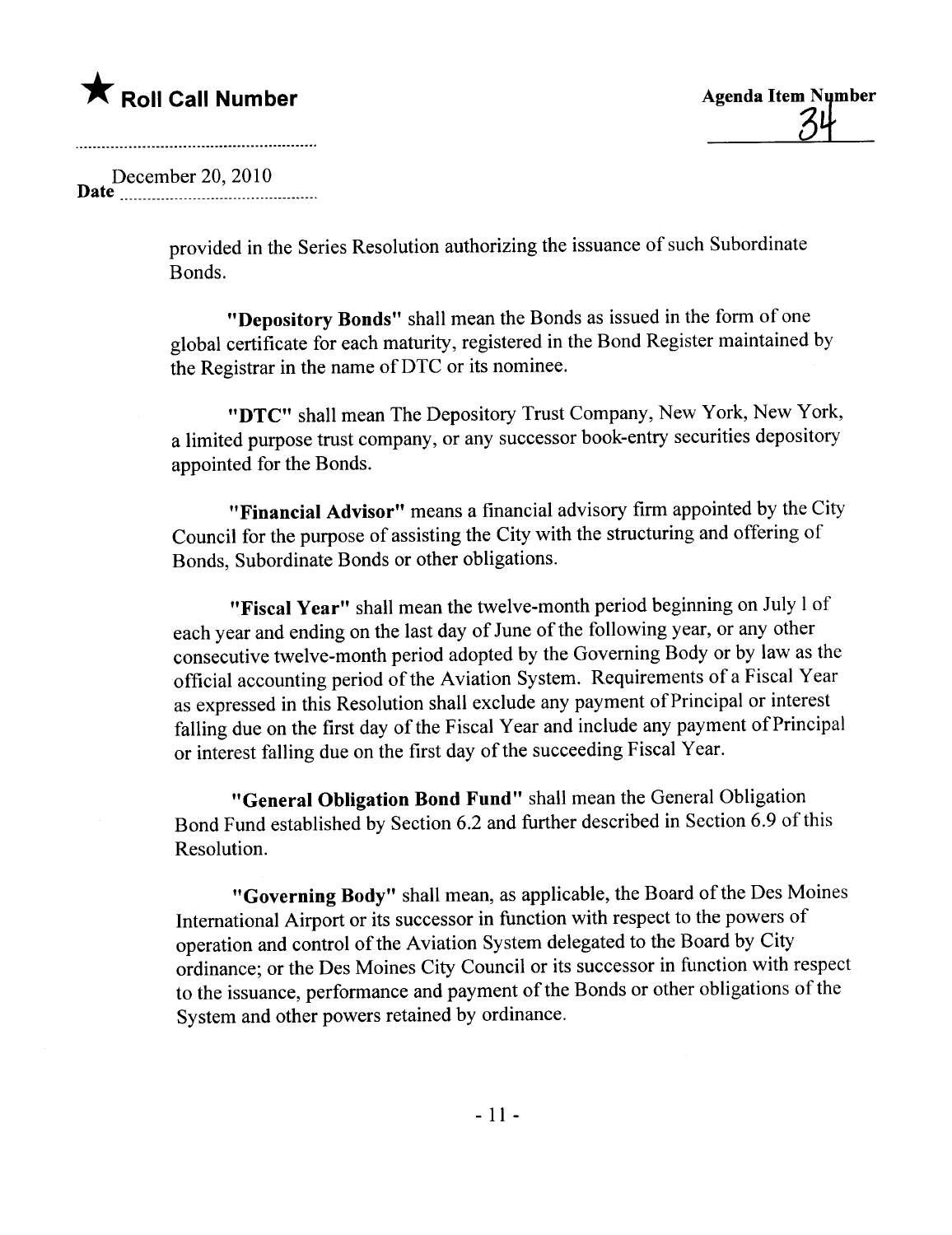**\*** Roll Call Number Agenda Item Number Agenda Item Number

D December 20, 2010 ate \_n. \_. \_00 00........... .000000\_00...... \_00\_\_\_

"Government Obligations" means (a) direct obligations of the United States of America for the full and timely payment of which the full faith and credit of the United States of America is pledged or (b) obligations issued by an agency controlled or supervised by and acting as an instrumentality of the United States of America, the full and timely payment of the principal of and the interest on which is fully and unconditionally guaranteed as a full faith and credit obligation of the United States of America (including any securities described in (a) or (b) issued or held in book-entry form on the books of the Department of the Treasury of the United States of America), which obligations, in either case, (i) are not subject to redemption or prepayment prior to maturity except at the option of the holder of such obligations and (ii) may include U.S. Treasury Trust Receipts.

"Hedge Agreement" means, to the extent permitted by the laws of the State, (i) any contract provided by a Qualified Hedge Provider known as or referred to or which performs the function of an interest rate swap agreement, currency swap agreement, forward payment conversion agreement, or futures contract; (ii) any contract provided by a Qualified Hedge Provider providing for payments based on levels of, or changes or differences in, interest rates, currency exchange rates, or stock or other indices; (iii) any contract provided by a Qualified Hedge Provider to exchange cash flows or payments or series of payments; (iv) any type of contract provided by a Qualified Hedge Provider called, or designed to perform the function of, interest rate floors, collars, or caps, options, puts, or calls, to hedge or minimize any type of financial risk, including, without limitation, payment, currency, rate, or other financial risk; and (v) any other type of contract or arrangement provided by a Qualified Hedge Provider that the City determines is to be used, or is intended to be used, to manage or reduce the cost of any Bonds, to convert any element of any Bonds from one form to another, to maximize or increase investment return, to minimize investment return risk, or to protect against any type of financial risk or uncertainty.

"Hedge Contingency Payments" means amounts payable by the City pursuant to any Hedge Agreement as termination payments, fees, expenses and indemnity payments.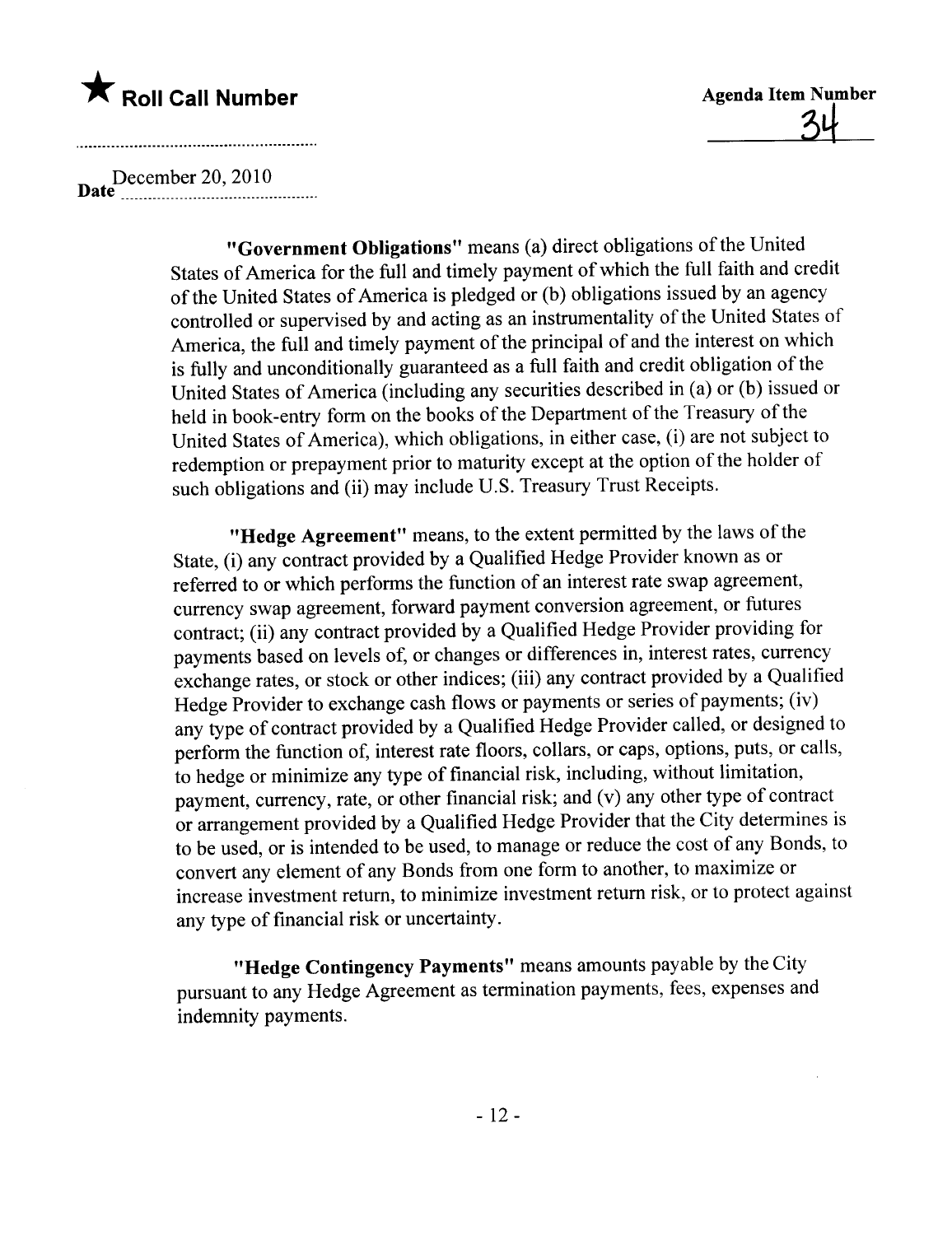December 20, 2010

"Hedge Payments" means amounts payable by the City pursuant to any Hedge Agreement, other than Hedge Contingency Payments.

"Hedge Period" means the period during which a Hedge Agreement is in effect.

"Hedge Receipts" means amounts payable by any provider of a Hedge Agreement pursuant to such Hedge Agreement, other than termination payments, fees, expenses and indemnity payments.

"Hedged Bonds" means any Bonds for which the City shall have entered into a Hedge Agreement, to the extent permitted by the laws of the State.

"Independent Auditor" shall mean an independent firm of certified public accountants.

"Insurance Advisor" shall mean a person or a firm of persons of favorable repute in the State for skil and experience in dealing with the insurance requirements of enterprises similar to the Aviation System and in performing the duties imposed upon it under this Resolution.

"Interest Payment Date" means each date on which interest is to become due on any Bonds, as established in the Series Resolution for such Bonds, and with respect to the Series 2010A Notes, the Series 20l0B Notes, the Series 2010C Notes, and the Series 2010D Notes shall be as specified in Sections 2.2, 2.3 and 2.4 hereof.

"Investment Earnings" means all interest received on and profits derived from investments of moneys in all funds and accounts of the City established under this Resolution, other than investments derived from or with respect to those funds or accounts established within or as part of the Rebate Fund.

"Issuer" or "City" shall mean the City of Des Moines, Iowa.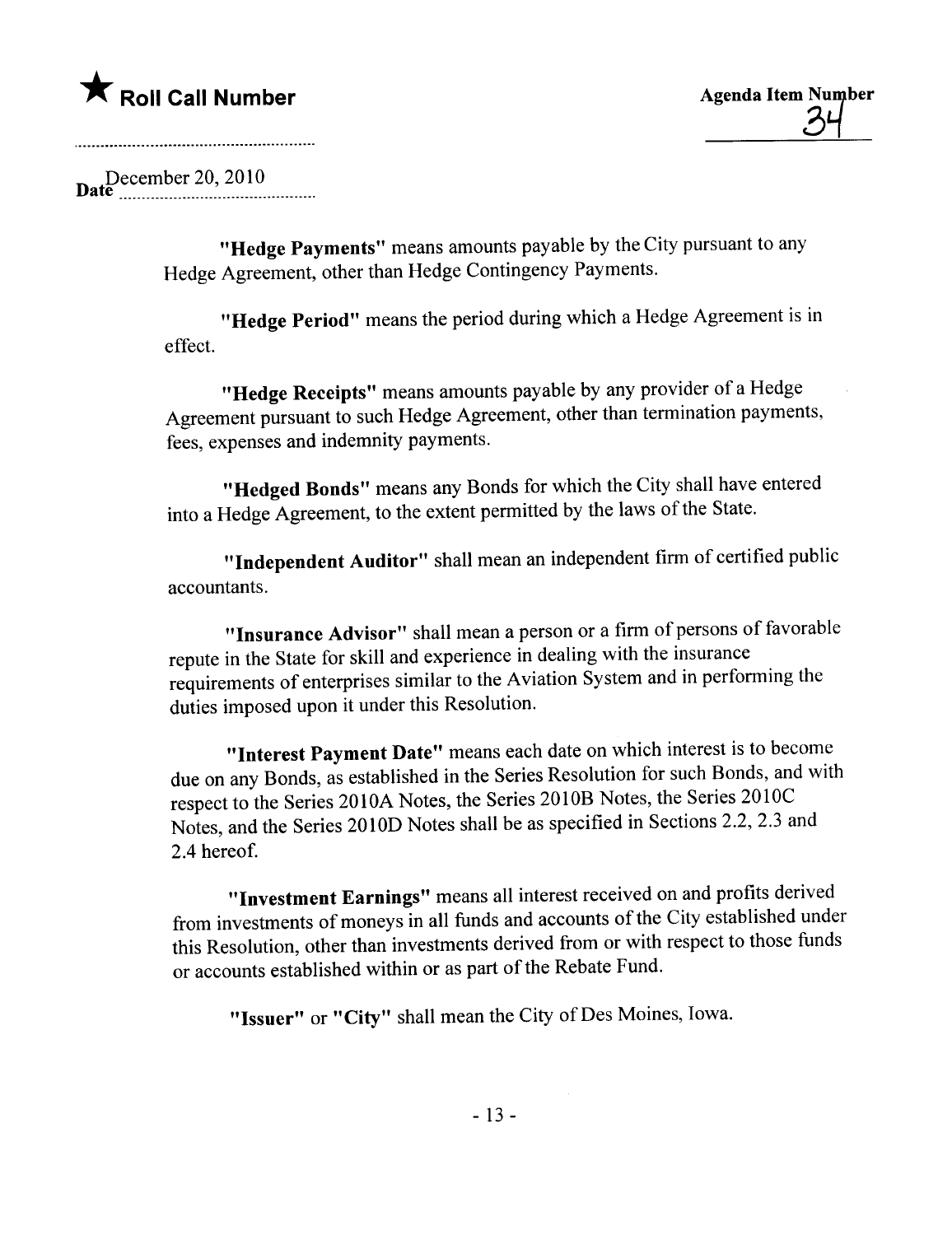\* Roll Call Number Agenda Item Number Agenda Item Number

### December 20,2010 Date .\_\_\_\_\_\_\_\_\_\_\_\_.\_\_\_\_\_\_\_\_\_\_\_\_\_\_\_\_\_\_\_\_\_\_\_\_\_\_\_\_\_\_

"Maximum Annual Debt Service" means the maximum amount of Debt Service Requirements as computed for the then current or any future Fiscal Year.

"Mayor" means the individual presently serving as the Mayor of the City, and any successor who may hereafter serve as such officer.

"Net Revenues" shall mean Revenues of the Aviation System after deduction of Operation and Maintenance Expenses.

"Operation and Maintenance Expenses" shall mean the reasonable necessary current expenses paid or accrued in operating and maintaining the Aviation System as determined in accordance with generally accepted accounting principles, including but not limited to (a) costs, including a reserve for bad debts of collecting Revenues and making refunds; (b) engineering, audit reports, legal and administrative expenses; (c) salaries, wages, benefits and other compensation; (d) costs of routine repairs, replacements and renewals; (e) costs of utilty services; (f) general administrative overhead, marketing or advertising; (g) material and supplies used in the ordinary course of business; (h) contractual and professional services; (i) costs of insurance and fidelity bonds; (j) costs of carrying out provisions of the Resolution; (k) expenditures which do not exceed the standards for capitalization under the City's accounting basis; and (1) all other routine costs and expenses. The term "Operation and Maintenance Expense" shall not include any allowance for depreciation or amortization, expenditures for capital improvements or replacements, payments in lieu of taxes made to City, any debt service or the costs associated with early extinguishment of debt, nor any other accounting charges which are not payable from Revenues.

"Operation and Maintenance Fund" means the fund by that name established by Section 6.2 and further described in Section 6.4 of this Resolution.

"Operation and Maintenance Reserve Account" shall mean the Operation and Maintenance Reserve Account established by Section 6.2 and further described in Section 6.8 of this Resolution.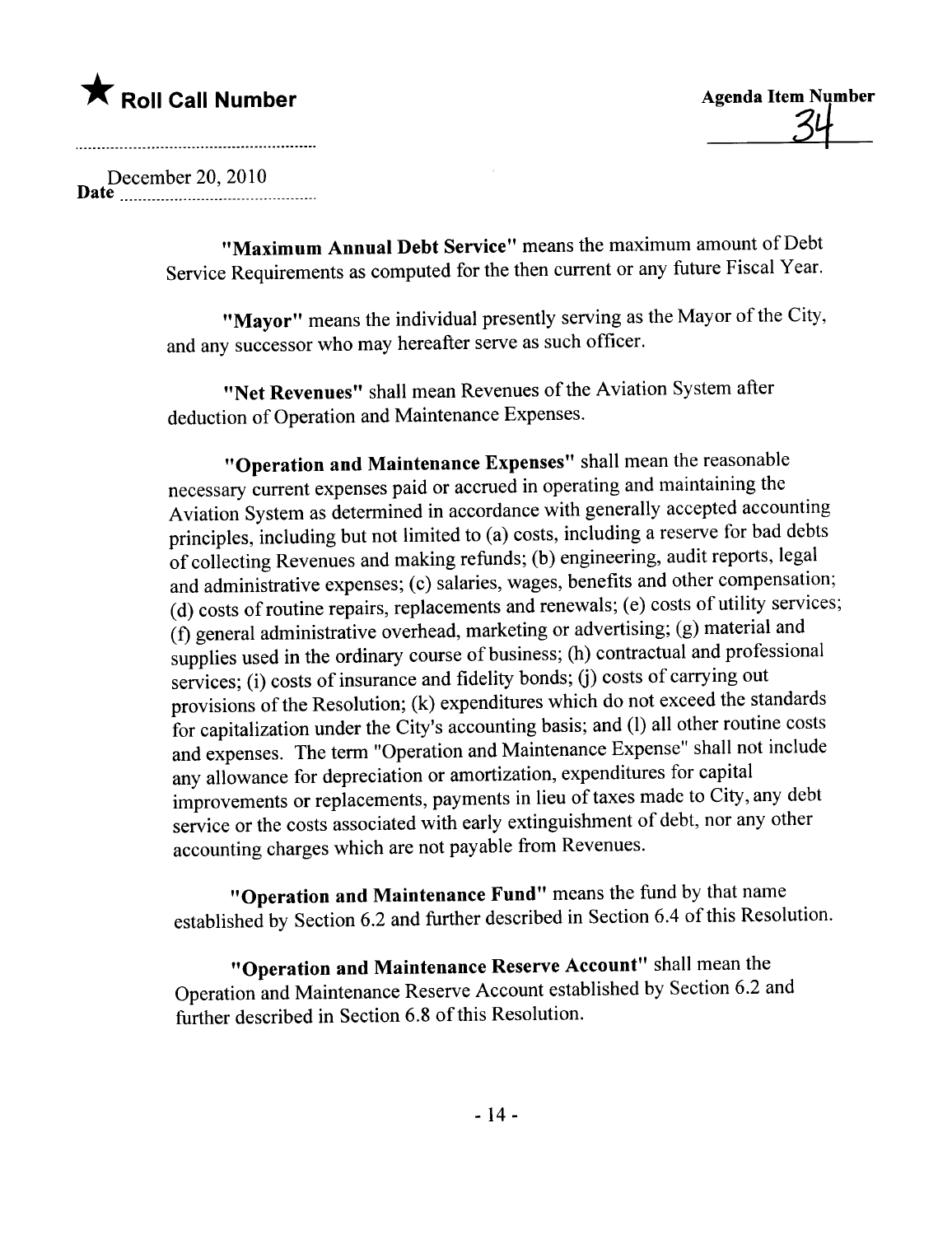<u>34</u>

December 20, 2010 Date \_un \_0000000000\_ \_ \_ \_ 00\_00\_0000\_000000\_ \_ \_00\_\_

> "Original Purchaser" shall mean RBC Capital Markets LLC, as the purchaser of the Series 2010A Notes, Series 2010B Notes, Series 2010C Notes, and Series 2010D Notes from the City at the time of their original issuance.

"Other Airport Obligations" shall mean obligations of any kind, including but not limited to government loans, capital leases, installment purchase agreements or notes (but excluding Bonds and related obligations to Credit Facility Providers, Reserve Account Credit Facility Providers or Qualified Hedge Providers) incurred or issued by the City to finance or refinance the cost of acquiring, constructing, reconstructing, improving, equipping or extending any part of the Aviation System.

"Outstanding" shall mean, as of a particular date, all such Bonds theretofore and thereupon delivered except: (a) any such Bond cancelled by or on behalf of the Issuer on or before said date; (b) any such Bond defeased pursuant to Section 9.1 of this Resolution or of the Series Resolution authorizing its issuance, or otherwise defeased as permitted by applicable law; and (c) any such Bond in lieu of or in substitution for which another Bond shall have been delivered pursuant to the Series Resolution authorizing the issuance of such Bond.

"Participants" shall mean those broker-dealers, banks and other financial institutions for which DTC holds Bonds as securities depository.

"Passenger Facility Charges" shall mean charges collected by the Aviation System pursuant to the authority granted by the Aviation Safety and Capacity Expansion Act of 1990 and 14 CFR Part 158, as amended from time to time, in respect of any component of the Aviation System and interest earnings thereon, net of amounts that collecting air carriers are entitled to retain for collecting, handling and remitting such Passenger Facilty Charge revenues.

"Paying Agent" shall mean the City Treasurer, or such successor as may be approved by the City as provided herein and who shall carry out the duties prescribed herein as the City's agent to provide for the payment of principal of and interest on the Bonds as the same shall become due.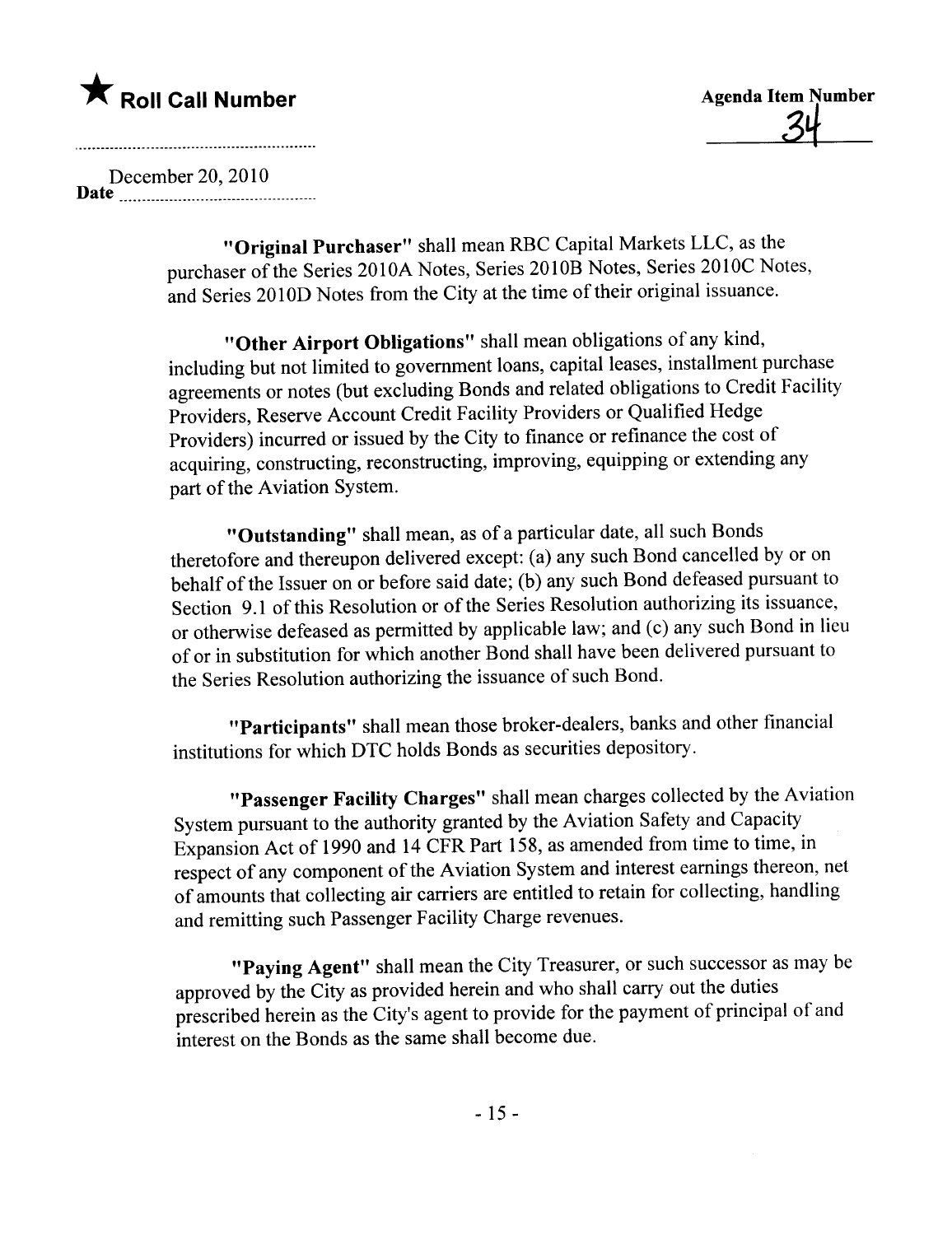

D December 20, 2010 ate n\_n \_ 00\_' 00\_00\_ \_. \_ 00\_ \_ \_00 \_ \_ \_ \_ \_ \_ .0000 \_00' \_..

"Permitted Investments" shall mean the following:

(a) Direct obligations of the United States of America (including obligations issued or held in book-entry form on the books of the Department of Treasury), or obligations the principal of and interest on which are unconditionally guaranteed by the United States of America.

(b) Bonds, debentures, notes or other evidence of indebtedness issued or guaranteed by any of the following federal agencies, and provided such obligations are backed by the full faith and credit of the United States of America (stripped securities are only permitted if they have been stripped by the agency itself):

(1) U.S. Export/Import Bank (direct obligations or fully guaranteed certificates of beneficial ownership).

(2) Farmers Home Administration (certificates of beneficial ownership).

(3) Federal Financing Bank.

(4) Federal Housing Administration Debentures.

(5) General Services Administration (participation certificates).

(6) Government National Mortgage Association (guaranteed mortgage backed bonds and pass-through obligations).

(7) U.S. Maritime Administration (guaranteed Title XI financing).

notes, local authority bonds, new communities debentures, and U.S. public U.S. Department of Housing and Urban Development (project housing notes and bonds).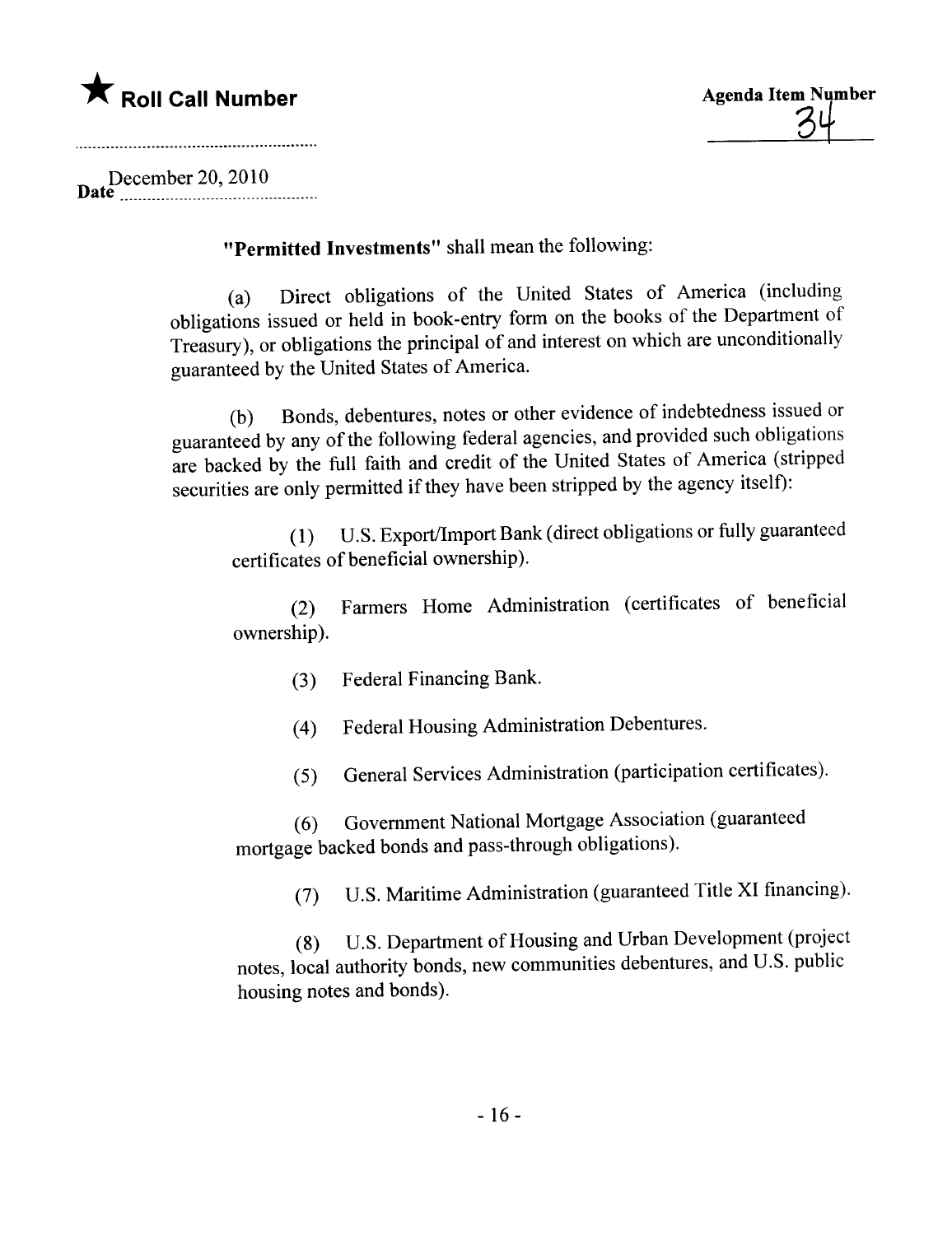$34-$ 

December 20, 2010

( c ) Bonds, debentures, notes or other evidence of indebtedness issued or guaranteed by any of the following non-full faith and credit U.S. government agencies (stripped securities are only permitted if they have been stripped by the agency itself):

(1) Federal Home Loan Bank Systems (senior debt obligations).

(2) Federal Home Loan Mortgage Corporation (participation certifications and senior debt obligations).

(3) Federal National Mortgage Association (mortgaged-backed securities and senior debt obligations).

(4)

Resolution Funding Corp. (Refcorp obligations).

(5) Farm Credit System (consolidated system-wide bonds or notes).

(d) Money market funds registered under the Federal Investment Company Act of 1940, whose shares are registered under the Federal Securities Act of 1933, and having a rating by Standard & Poor's of AAm-G, and if rated by Moody's, rated Aaa.

 $\epsilon$ ) Certificates of deposit issued by federally insured depository institutions, approved pursuant to Iowa Code, Chapter 12C, and secured at all times by collateral described in subparagraphs (a) and/or (b) above, issued by commercial banks, savings and loan associations or mutual savings banks, so long as the collateral is held by a third party and Bondholders have a perfected first security interest in the collateraL.

(f) Certificates of deposits, savings accounts, deposit accounts or money market deposits which are fully insured by the FDIC, including the Bank Insurance Fund and the Savings Association Insurance Fund.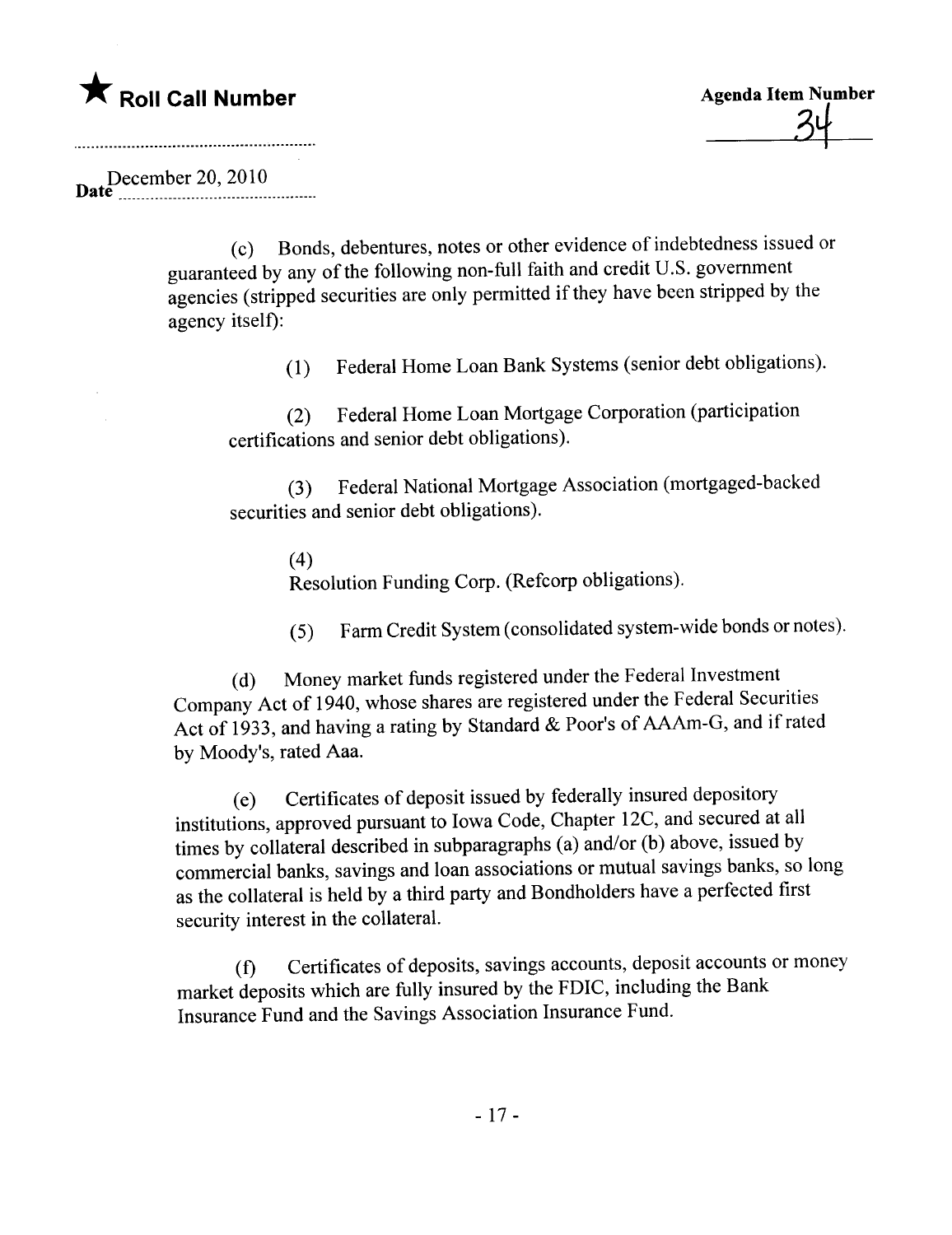### December 20, 2010 Date \_n\_ \_\_00\_00 \_ 0000\_ .000000\_00\_ \_ 00\_00 \_ 0000.. n.

(g) Investment agreements, including guaranteed investment contracts, forward purchase agreements and reserve fund put agreements allowed by Iowa Code, Chapter 12B.10, provided same is rated within the two highest classifications by either Moody's or Standard & Poor's.

(h) Commercial paper that matures within two hundred seventy (270) days and that is rated, at the time of purchase, "Prime-1" by Moody's and "A-1x" or better by Standard & Poor's, provided further that at the time of purchase, no more than ten percent of the investment portfolio shall be in investments authorized by this paragraph, and that at the time of purchase, no more than five percent of the investment portfolio shall be invested in the securities of a single issuer.

 $(i)$  Repurchase agreements which exceed thirty days and repurchase agreements for thirty days or less that meet the following criteria:

(1) The repurchase agreement must be between the City and a primary dealer on the Federal Reserve reporting dealer list which is rated "A" or better by Standard & Poor's Corporation and Moody's Investors Services or a bank rated "A" or above by Standard & Poor's Corporation and Moody's Investors Services.

(2) The repurchase agreement must provide that (i) the securities which are acceptable for transfer are direct U.S. government obligations or federal agencies backed by the full faith and credit of the U.S. government  $\left(\frac{1}{2}\right)$ (and FNMA or FHLMC), (ii) the term of the repurchase agreement may be up to thirty days, (iii) the collateral must be delivered to the City, trustee (if trustee is not supplying the collateral) or third party acting as agent for the trustee (if the trustee is supplying the collateral) before or simultaneous with payment (permitting perfection by possession of certificated securities) and (iv) the securities must be valued weekly, marked-to-market at current market price plus accrued interest, with the value of the collateral being equal to 104% of the amount of cash transferred by the City to the dealer bank or security firm under the repurchase agreement plus accrued interest. If the value of securities held as collateral slips below 104% of the